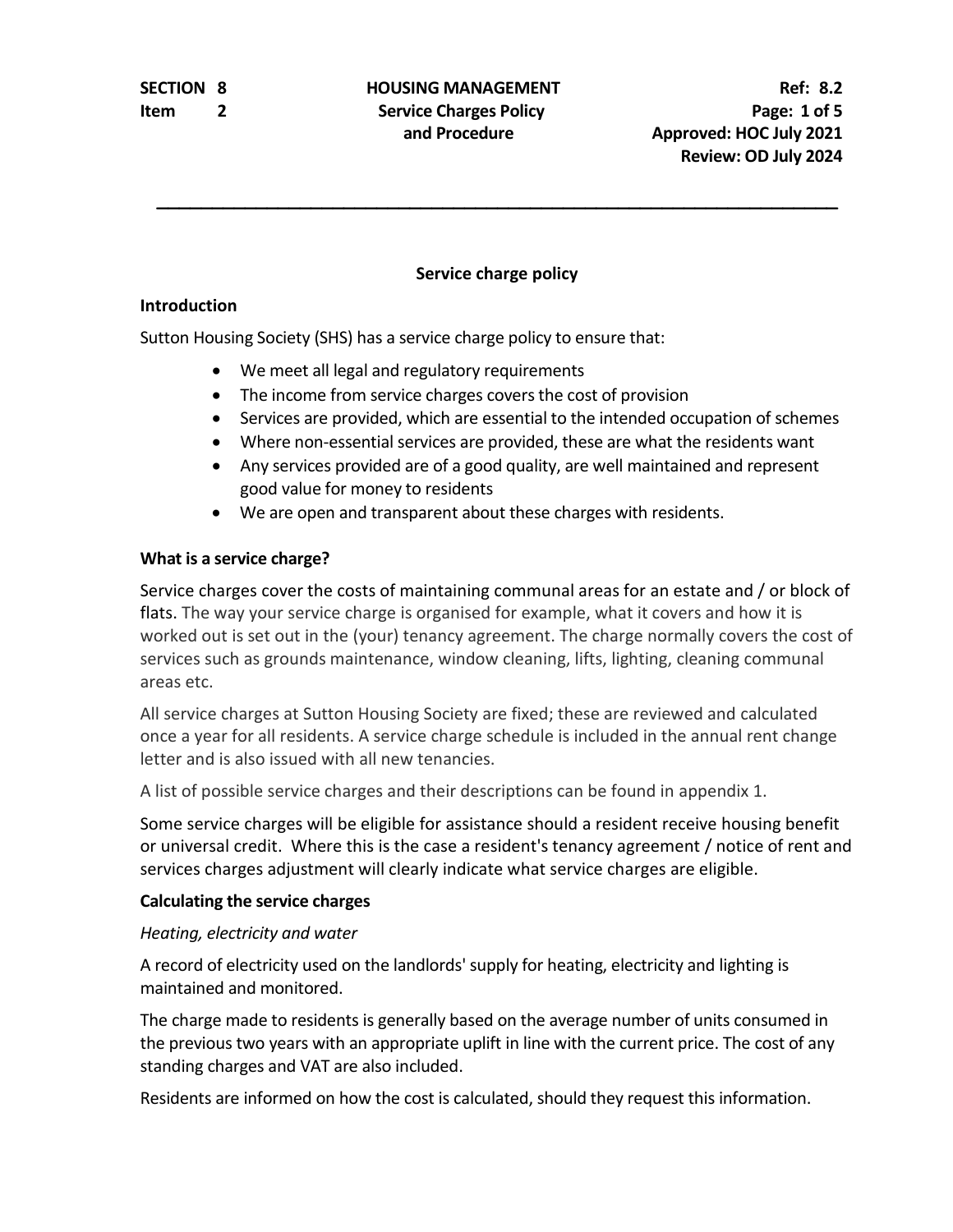## **SECTION 8 HOUSING MANAGEMENT Ref:** 8.2 **Item** 2 **Service Charges Policy Page:** 2 of 5

Any charge for heating and water to individual resident's accommodation will be separately identified as this is not eligible for housing benefit / universal credit.

#### *Scheme costs and maintenance contracts*

These charges are based on the actual cost. Where the cost was fixed more than three months prior to the date when the service charge increase takes place, an amount to cover inflation from the date the charge was agreed to the date it will be implemented is to be added

Where contracts are due for re-tender, an allowance is made for an inflationary increase.

One off costs i.e. tree works, one-off cleans planned for the current year are included in service charge calculation.

There are times when we may choose not to pass on a charge to existing residents and only charge new residents for a service e.g. when we installed Wi-Fi at our older people schemes, we felt residents would benefit from the service and that it was right that this service be introduced even though residents had not requested it. We have chosen not to charge those existing residents at the time of introduction and to make a minimal charge for new residents.

#### *Day to day service repairs / replacements*

This charge is based on the average cost of repairs in the previous two years for items such as laundry equipment – repairs and replacement.

#### *Depreciation (provision for renewals)*

This charge provides for the renewal of items such as carpets, laundry equipment, communal cookers etc. Sutton Housing Society writes off the costs over a number of years and allows for replacement of these items.

#### *Management charge*

A management charge is made to cover the cost of administering the services provided. This is based on a percentage of the annual estimated cost of providing services, excluding the charge for provision for renewals.

Service charges are apportioned equally between all homes in a block where residents have use / access to services regardless of whether they choose to use them. The exception is the heating and hot water charge for residents' accommodation, which is apportioned in accordance with the approximate size of the accommodation.

#### **Resident consultation**

Consultation with residents in respect of service charges is undertaken for the following reasons: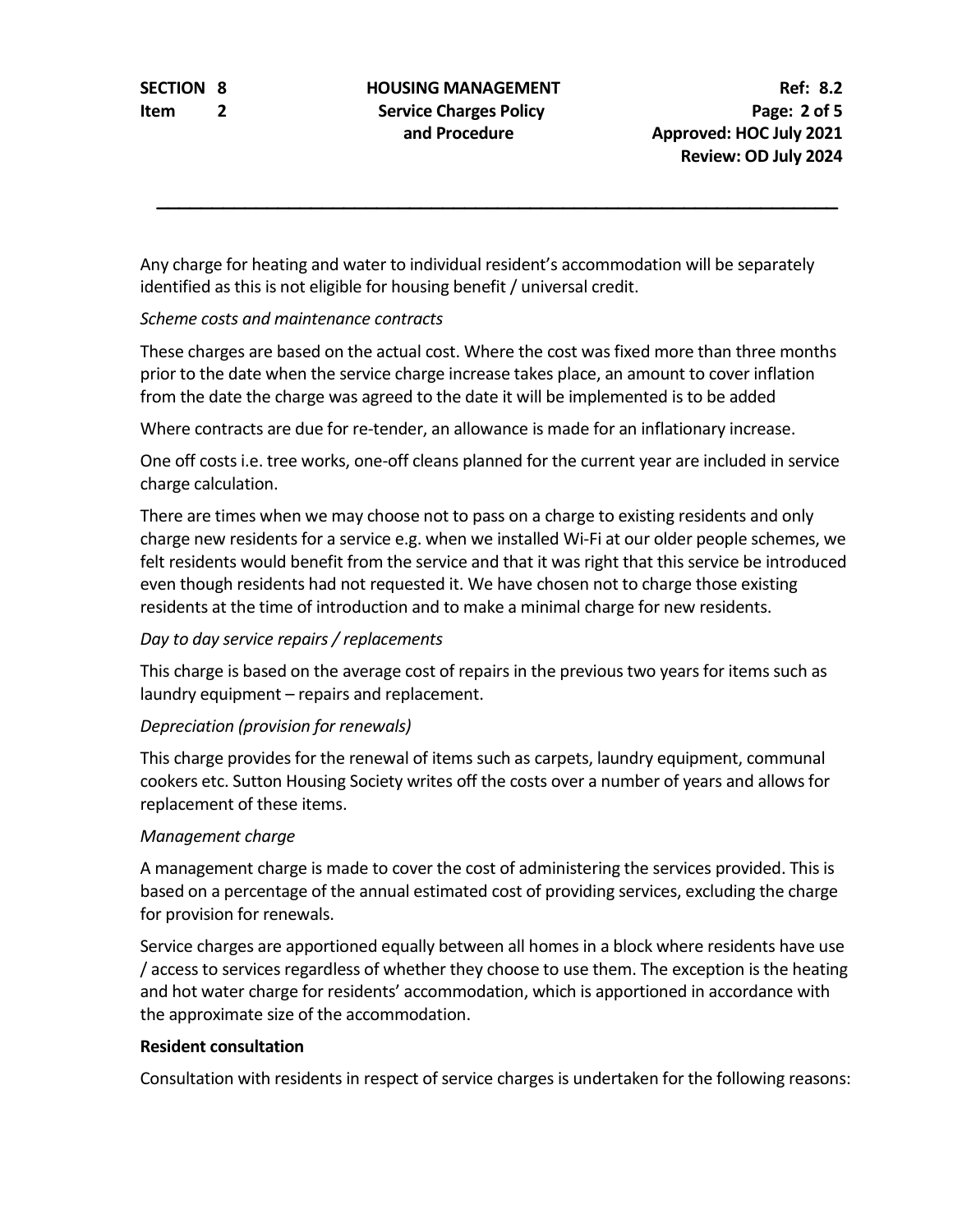- (a) To ensure that Sutton Housing Society's legal obligations to consult are met
- (b) To ensure that residents' views are considered on the quality, cost and extent of services provided

All residents will be consulted in respect of service charges as follows:

- (a) Prior to the introduction of an extra service
- (b) Prior to significantly reducing or modifying a service
- (c) Prior to renewing a service which will result in considerable increased costs to the resident
- (d) A resident satisfaction status survey.

Residents will also be consulted if we propose to change the approach in calculating service charges from fixed to variable.

#### **Service charge caps**

We wish to ensure that your home remains affordable. For this reason, we may put a cap on the total cost of your eligible service charges. If this applies, you will be able to see the amount of the cap in the service charge breakdown included with your annual rent change letter. Any service charge caps are agreed by the Senior Management Team.

#### **Levels of service**

The level of service provided will normally only be increased or decreased if most residents, following consultation are in favour of the changes. For example, there was an increase in the number of times windows in blocks of flats were cleaned following feedback from the resident working group, when the new contract was let in 2019.

Where equipment has broken down or the health and safety of residents is at risk, the service provided may have to be varied as a matter of urgency and without time available for consultation. If this occurs residents will be advised of the action taken and the reason for the urgency.

#### **New developments**

Service charges for new homes are agreed by the Senior Management Team in discussion with the Development Project Manager, who is responsible for the new homes prior to their formal handover.

Services that are rechargeable must be identified so that an initial estimate of costs for the provision of communal services can be prepared. The estimated costs will be based on a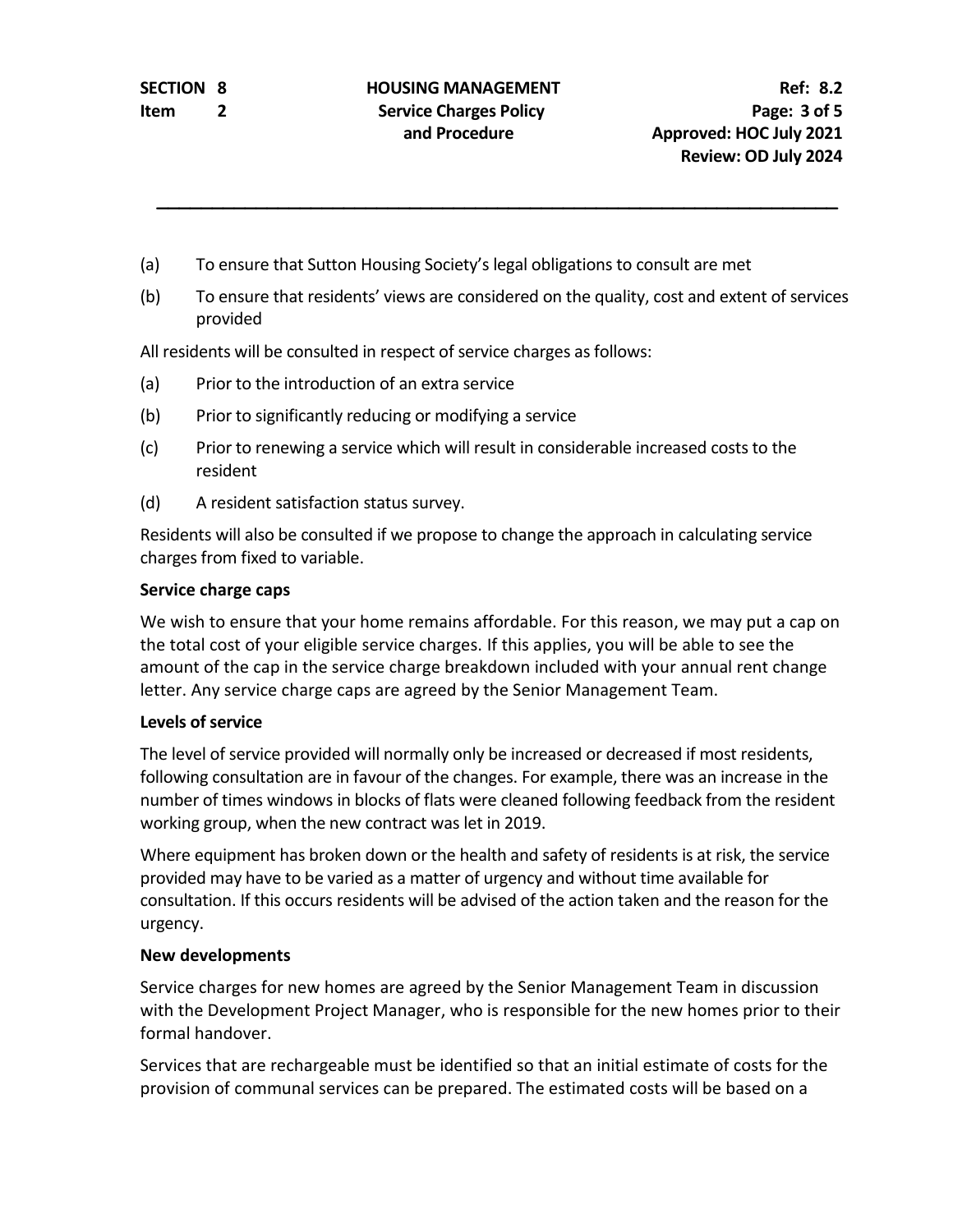combination of initial quotation for the provision of services and comparable costs from similar developments.

#### **Review**

This policy will be reviewed on a 3-year cycle subject to changes in Government / Regulator of Social Housing's policy / approach.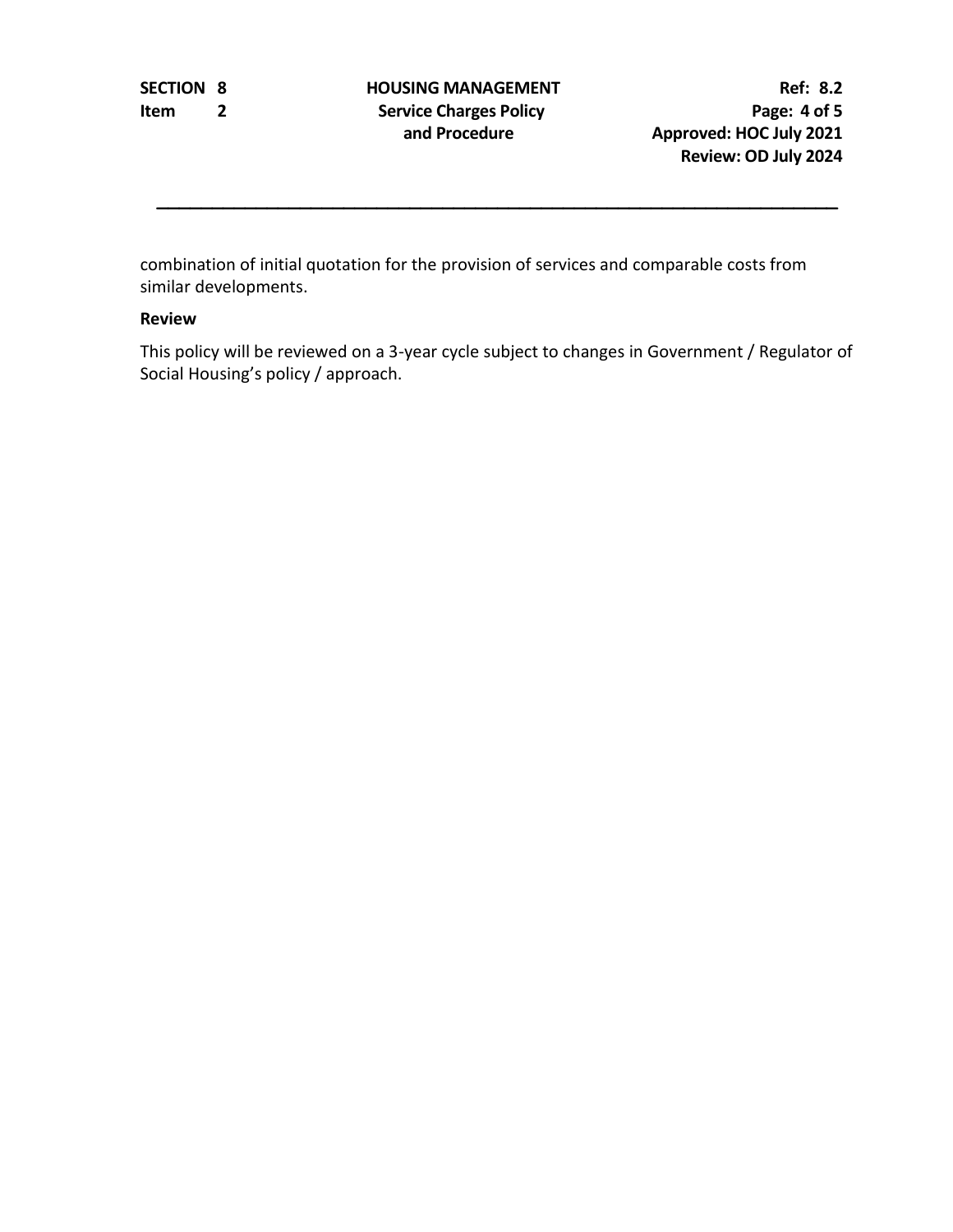### **Appendix 1 – Potential service charges and their descriptions**

| <b>Type of charge</b>                       | <b>Description</b>                                                                                                                                                                                                                                                                                                          |
|---------------------------------------------|-----------------------------------------------------------------------------------------------------------------------------------------------------------------------------------------------------------------------------------------------------------------------------------------------------------------------------|
| Assisted bathrooms                          | Costs for maintaining communal assisted bathrooms in in our older<br>people schemes                                                                                                                                                                                                                                         |
| Bulk waste removal                          | Contractor costs for removing rubbish and bulk refuse left in bin and<br>dumped items storage areas and around estates                                                                                                                                                                                                      |
| Central control alarm                       | Costs for providing central control alarm monitoring in some of our<br>older people schemes                                                                                                                                                                                                                                 |
| Communal area maintenance                   | Costs of maintaining and redecorating communal areas                                                                                                                                                                                                                                                                        |
| Communal cleaning                           | Contractor costs for cleaning communal areas and communal<br>windows                                                                                                                                                                                                                                                        |
| Communal window cleaning                    | Contractor costs for cleaning communal windows and individual flat<br>windows at our older people schemes                                                                                                                                                                                                                   |
| Communal gas supply                         | Costs from utility providers for any gas supplied to communal areas;<br>we pay this to them on behalf of residents                                                                                                                                                                                                          |
| Communal boilers service<br>and maintenance | Costs for the servicing and / or maintenance of communal boiler,<br>any work or parts needed for repair                                                                                                                                                                                                                     |
| <b>Communal TV aerials</b>                  | Costs for servicing, supplying and maintaining of any shared TV,<br>digital, cable, or satellite system installed for the estate or block. If<br>there's a shared lounge, the cost of the TV license will be included<br>here. This is separate to any charges residents pay to providers for<br>subscriptions to services. |
| Communal electricity                        | Costs from utility providers for any electricity supply to communal<br>areas. This may include parking or outside lighting, as well as lighting<br>or heating to communal areas                                                                                                                                             |
| Communal passenger lift                     | Servicing and maintenance of lifts and stairlifts in communal areas                                                                                                                                                                                                                                                         |
|                                             | Costs from utility provider for emergency telephone lines in lifts                                                                                                                                                                                                                                                          |
|                                             | For replacing lifts                                                                                                                                                                                                                                                                                                         |
| Communal repairs                            | Costs for completing communal day to day repairs relating to health &<br>safety such as:                                                                                                                                                                                                                                    |
|                                             | Communal fire equipment repairs                                                                                                                                                                                                                                                                                             |
|                                             | Sprinkler system repairs                                                                                                                                                                                                                                                                                                    |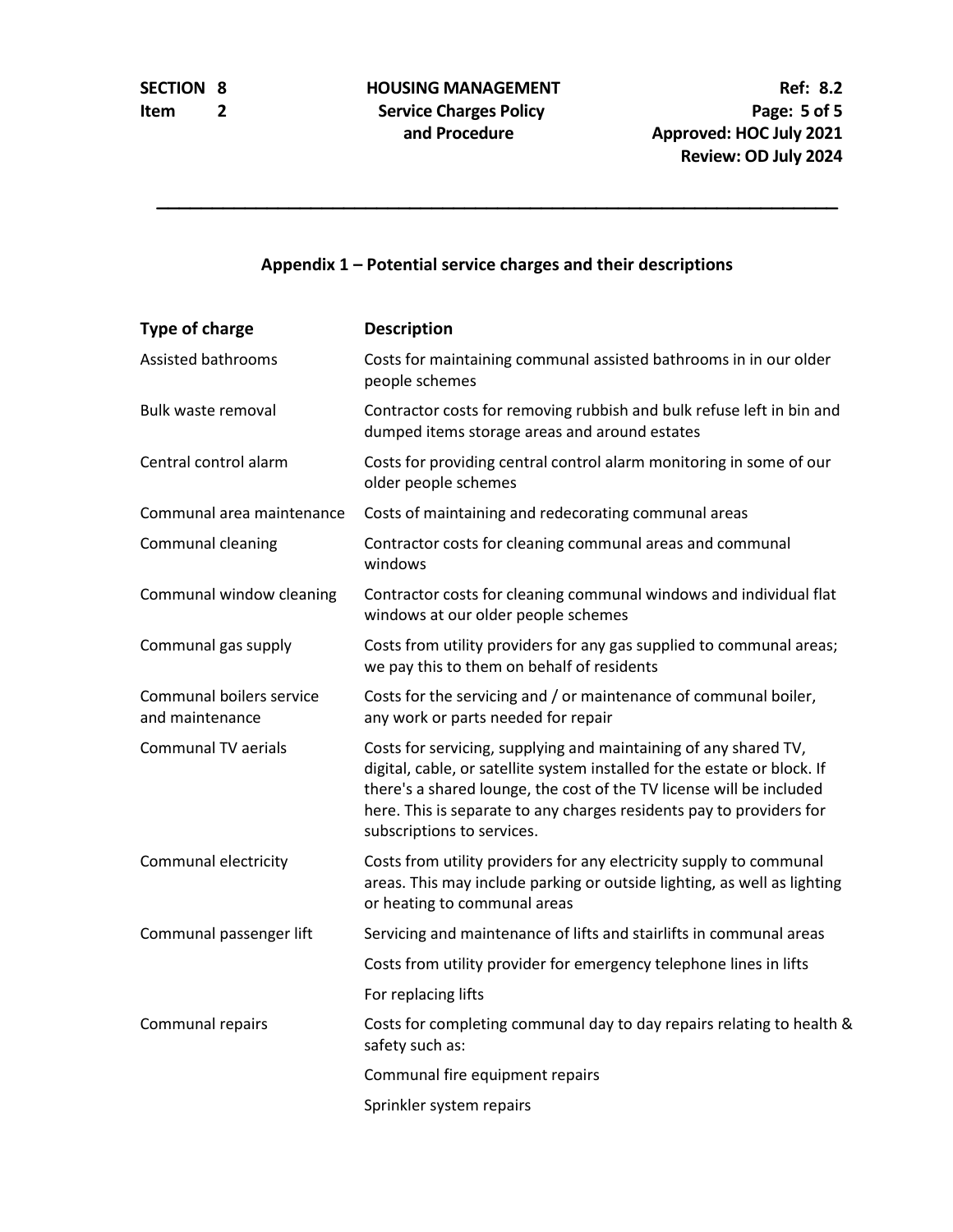# **Item 2** Service Charges Policy<br>and Procedure

**SECTION 8 HOUSING MANAGEMENT Ref:** 8.2<br> **Ref:** 8.2<br> **Ref:** 6.0 **Exercice Charges Policy and Procedure Approved: HOC July 2021 Review: OD July 2024**

|                                                      | Fire extinguisher repair                                                                                                                                                                            |
|------------------------------------------------------|-----------------------------------------------------------------------------------------------------------------------------------------------------------------------------------------------------|
|                                                      | Dry riser repairs                                                                                                                                                                                   |
|                                                      | Lift repairs                                                                                                                                                                                        |
|                                                      | Automatic door repairs                                                                                                                                                                              |
|                                                      | General repairs                                                                                                                                                                                     |
|                                                      | <b>Communal lighting repairs</b>                                                                                                                                                                    |
|                                                      | Gutter clearance                                                                                                                                                                                    |
| Door entry system service<br>and maintenance         | Cost for servicing and maintaining any door entry systems,<br>CCTV cameras, alarms and electrical doors                                                                                             |
| Door entry system<br>replacement provision           | For replacing door entry systems                                                                                                                                                                    |
| Emergency lighting testing,<br>service / maintenance | Contractor costs for testing, servicing and maintaining fire systems<br>and carrying out fire safety inspections                                                                                    |
| Furniture and equipment                              | Costs for providing furniture, equipment and appliances - and<br>replacing these in our older people schemes                                                                                        |
| Guest room income                                    | The income received from the rental of guest rooms within our<br>schemes for older people is used to offset the cost of providing this<br>amenity                                                   |
| Grounds maintenance                                  | Contractor costs to look after outside areas of estates and schemes<br>(such as gardening, maintaining paths and parking areas). This also<br>covers carrying out tree surveys, pruning and surgery |
| Health & safety (fire)                               | Contractor costs for fire panels testing, service / maintenance /<br>inspection.                                                                                                                    |
|                                                      | Communal area smoke detectors testing, service/ maintenance                                                                                                                                         |
|                                                      | Fire ventilation system service / maintenance                                                                                                                                                       |
|                                                      | Communal fire equipment service / maintenance                                                                                                                                                       |
|                                                      | Sprinkler system service / maintenance                                                                                                                                                              |
|                                                      | Dry riser service / maintenance                                                                                                                                                                     |
|                                                      | Lightning conductor service / maintenance                                                                                                                                                           |
|                                                      | Fall arrest system service / maintenance                                                                                                                                                            |
|                                                      | <b>Electrical equipment testing</b>                                                                                                                                                                 |